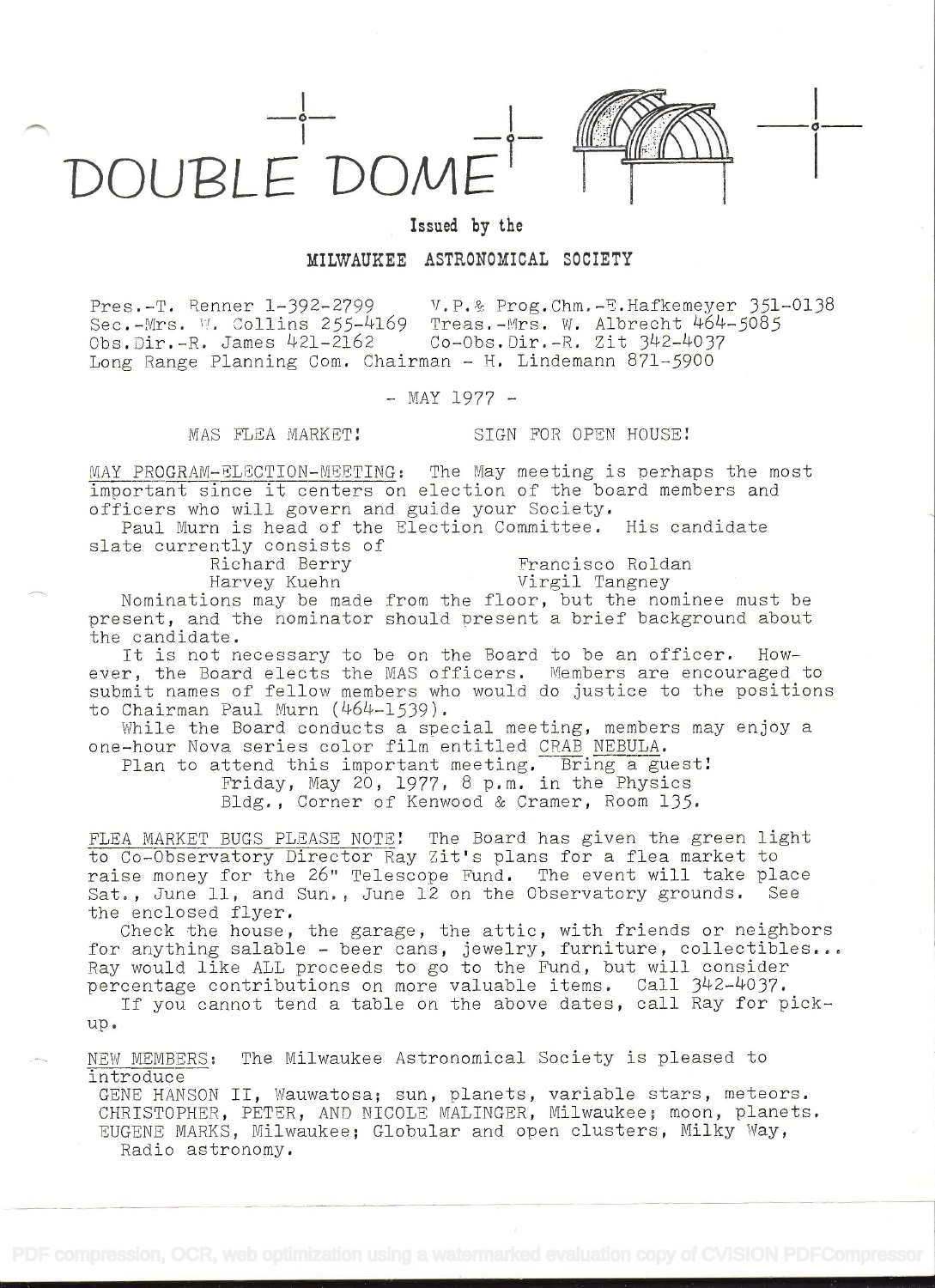OPEN HOUSE: It's not too soon to get ready for the annual MAS Open House! This year we'll extend a warm welcome to the general public on eight consecutive Monday nights starting July 11.

There will be a program in the lecture hall, and, we hope, a lot of telescopes in operation, so we can expect a lot of guests, especially on the clear, balmy nights. Consequently, we need many volunteers to direct car parking, attend 'scopes, guide, tend the bookstore, and make the evening pleasant for our guests.

Lists will be handy at the May meeting for each night, so please sign up for the  $night(s)$  and job(s) you prefer, or you may call Harvey Lindemann at 871-5900.

One more thing! If you have a telescope of any size or type, bring it. Some visitors are impressed by the smaller instruments and it helps dispel the idea that amateur astronomy is expensive and complicated.

MEETINGS:

- Fri., May 20--May program-Election Meeting. Members and guests welcome. 8 p.m. UWM Engrg. Bldg., Room 135.
- Fri., May 20--Radio Astronomers. Everyone is welcome. Above location, 7 p.m. Check blackboard for room no,
- Fri., May 27--Board of Directors will meet at 7:30 p.m. at the Observatory.
- Wed., June 1--STAFF--7:30 p.m. at the Observatory. All members of all ages welcome.

PICNIC: An order for fine weather has been placed for the Annual MAS Picnic, Sunday, June 26. See the June Double Dome for complete details.

NCRAL CONVENTION SUMMARY: Thanks to everyone of the Fox Valley Ast, Soc., Fermi National Accelerator Labs, Naperville Ast, Soc., and Wheaton College, whose combined efforts and attention to every detail provided the convention-goers with a pleasant day. Even the weather cooperated

There was something for everyone--a mind-bending tour of Fermilab, breathtaking panoramic views, the Buffalo herd, and winding roads allowing side trips by auto around the complex.

A variety of interesting papers was presented in Fermilabts magnificent auditorium.

The first three were presented by MAS members, and concentrated on eclipsing binary stars, an MAS activity which has gained national recognition! Ed Halbach started by telling about the eclipsing binary chart program. Gary Wedemayer followed by presenting the U Canis Majoris story, and next Gerry Samolyk stepped up to talk about the period for Ry Lyncis. Richard Berry related his findings on that bane of astronomers, light pollution.

Other essays on all facets of astronomy of interest to amateurs and professionals alike continued until late afternoon. After the evening buffet dinner, Dr. Timothy Toohig of Fermilab's Meson Division high-lighted the convention with his talk QUARKS TO QUASARS.